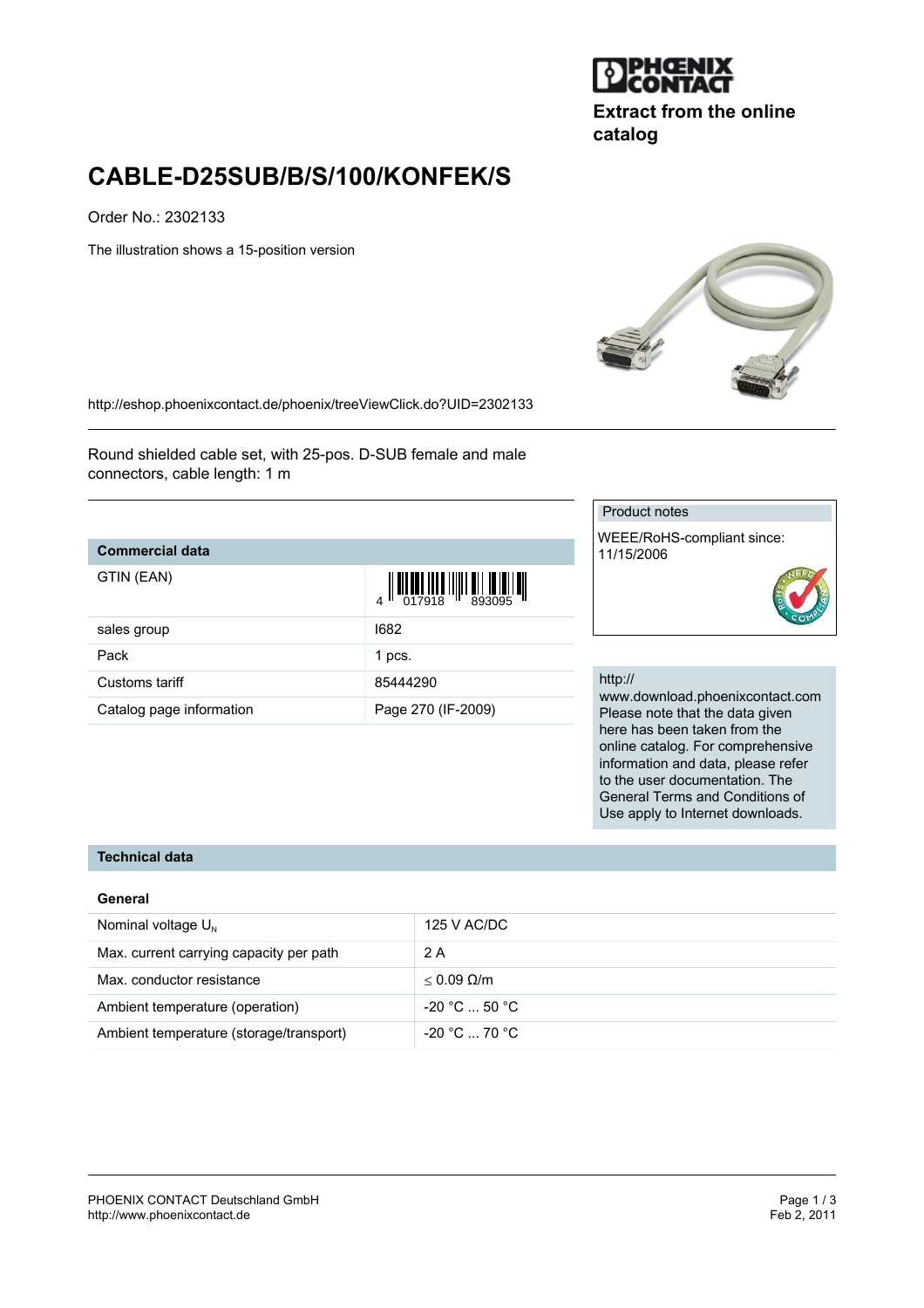## CABLE-D25SUB/B/S/100/KONFEK/S Order No.: 2302133 <http://eshop.phoenixcontact.de/phoenix/treeViewClick.do?UID=2302133>

| Number of positions                | 25                                                 |
|------------------------------------|----------------------------------------------------|
| Number of positions, control side  | 25                                                 |
| Number of connectors, control side | 1                                                  |
| Number of positions, module side   | 25                                                 |
| Number of connectors, modul side   | 1                                                  |
| Fixed cable length                 | 1 <sub>m</sub>                                     |
| Single wire, cross section         | $0.25 \text{ mm}^2$                                |
| AWG                                | 24                                                 |
| External diameter                  | $10.5$ mm                                          |
| Shielding                          | yes                                                |
|                                    | Tinned copper-braided shield, approx. 85% covering |
| Insertion/withdrawal cycles        | > 200                                              |

**Certificates / Approvals**



Certification CUL, GOST, UL